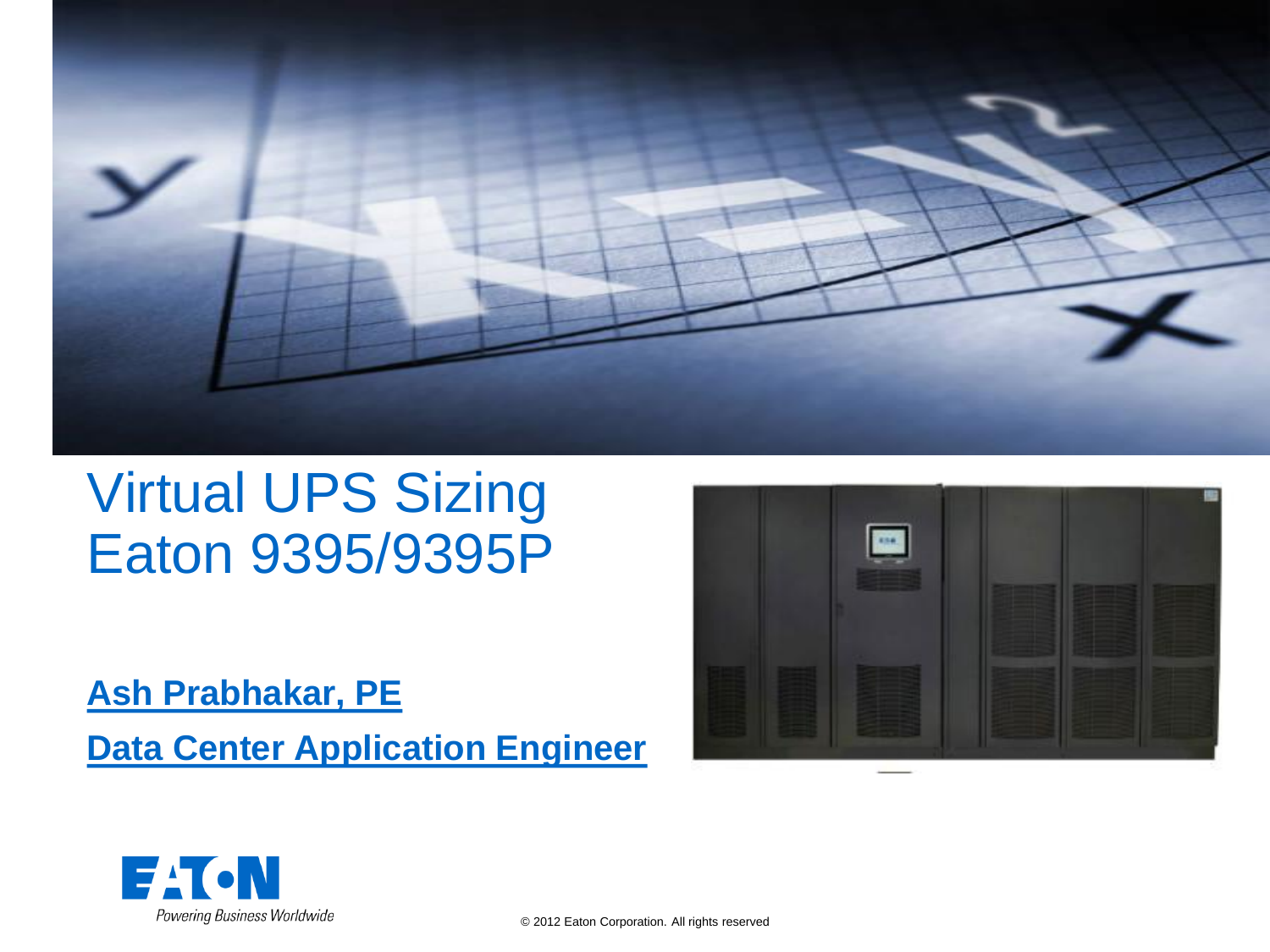• Virtual sizing refers to the ability to specifically size the capacity of a UPS to perfectly match a particular circuit ampacity. Virtual sizing can maximize the usage efficiency of available utility circuits, increasing computing capability of a given electrical circuit

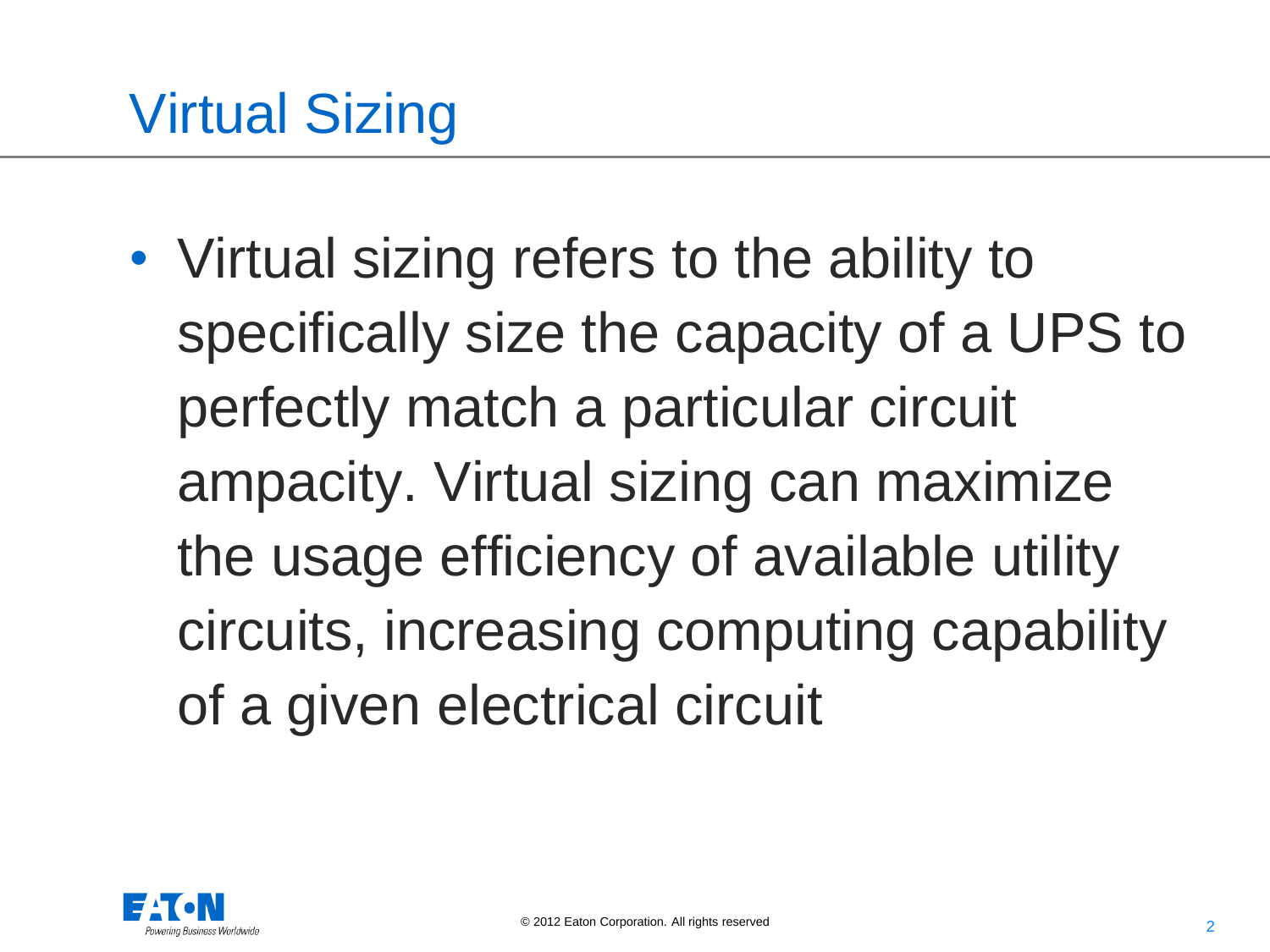# Example #1

- Customer has an 800A circuit available (800A circuit breaker) for the UPS feed
- The need is to maximize the ampere usage of the circuit
- Calculations:
	- 800A X (480 X 1.732) X  $.85 = -565$  kw of load capacity
	- .85 refers to the 115% required on the input of the UPS to charge the battery and provide the power required to run the unit
- In this example the customer would be fitted to a 9395-565kW adding an additional 15kW of power over the 550kW we offer today
- Note: with current higher efficiencies at the UPS, the same battery re-charging can be accomplished with an input of 112.5% as we have improved UPS efficiencies by 2.5%. This would further allow for more delivered power in this example
- *582kW of output capacity can be delivered @ an input setting of 112.5%*

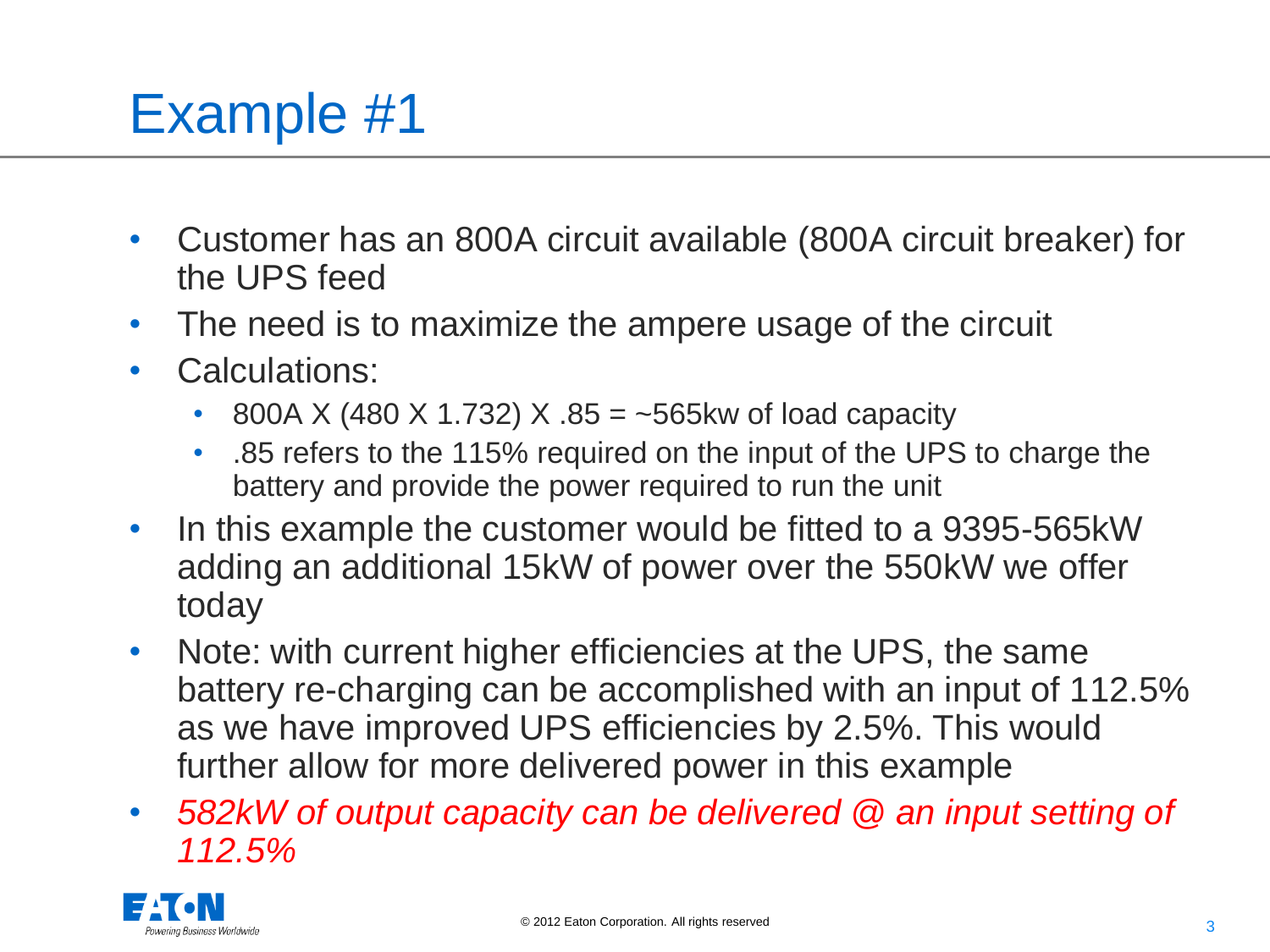# Example #2

- Customer has an 3000A circuit available (3000A circuit breaker) for the UPS feed
- The need is to maximize the ampere usage of the circuit
- Calculations:
	- 3000A X (480 X 1.732) X  $.875 = -2181$ kw of load capacity
- In this example the customer would be fitted to two 9395-1090kW adding an additional 180kW of power over the twin 1000kW units we offer today

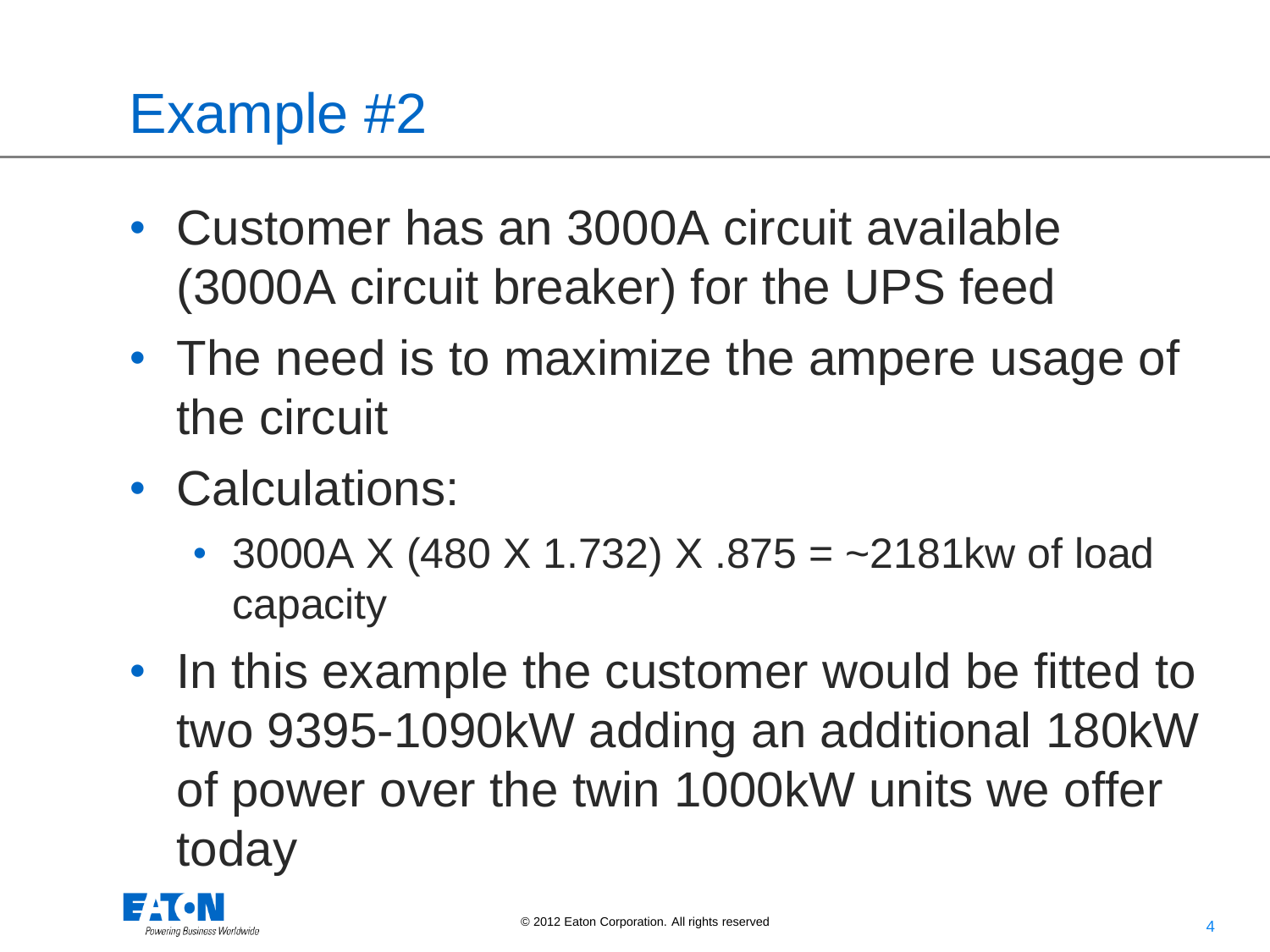# Sizing Tool (available in Excel Spreadsheet)

| <b>Percent for UPS Losses and</b><br><b>Battery Charging:</b> |                |               | 12%                          |       | <b>Circuit</b><br><b>Downsize:</b><br>(headway) | 95%                                    |       |
|---------------------------------------------------------------|----------------|---------------|------------------------------|-------|-------------------------------------------------|----------------------------------------|-------|
|                                                               |                |               |                              |       |                                                 |                                        |       |
| <b>UPS Size</b><br>in KVA                                     | Output<br>Amps | Input<br>Amps | <b>Input Breaker</b><br>Size | Usage | Circuit<br><b>Breaker</b>                       | <b>UPS</b><br>Output<br>Size in<br>KVA |       |
|                                                               |                |               |                              |       |                                                 |                                        |       |
| 500                                                           | 602            | 674           | 800                          | 84.2% | 800                                             | 556                                    | Frame |
| 550                                                           | 662            | 741           | 800                          | 92.7% | 1000                                            | 695                                    |       |
| 625                                                           | 752            | 842           | 1000                         | 84.2% | 1200                                            | 834                                    | Frame |
| 750                                                           | 903            | 1011          | 1200                         | 84.2% | 1600                                            | 1112                                   |       |
| 800                                                           | 963            | 1078          | 1200                         | 89.9% | 2000                                            | 1389                                   | Frame |
| 825                                                           | 993            | 1112          | 1200                         | 92.7% | 2500                                            | 1737                                   |       |
| 900                                                           | 1083           | 1213          | 1600                         | 75.8% | 3000                                            | 2084                                   | Frame |
|                                                               |                |               |                              |       | 4000                                            | 2779                                   | Frame |
| 1000                                                          | 1203           | 1348          | 1600                         | 84.2% | 5000                                            | 3474                                   | Frame |
| 1100                                                          | 1324           | 1483          | 1600                         | 92.7% |                                                 |                                        |       |
| 1200                                                          | 1444           | 1617          | 2000                         | 80.9% |                                                 |                                        |       |
| 1300                                                          | 1564           | 1752          | 2000                         | 87.6% |                                                 |                                        |       |
| 1400                                                          | 1685           | 1887          | 2000                         | 94.3% |                                                 |                                        |       |
| 1500                                                          | 1805           | 2022          | 2500                         | 80.9% |                                                 |                                        |       |

**Allows for UPS to feeder sizing or feeder sizing to UPS output capacity**

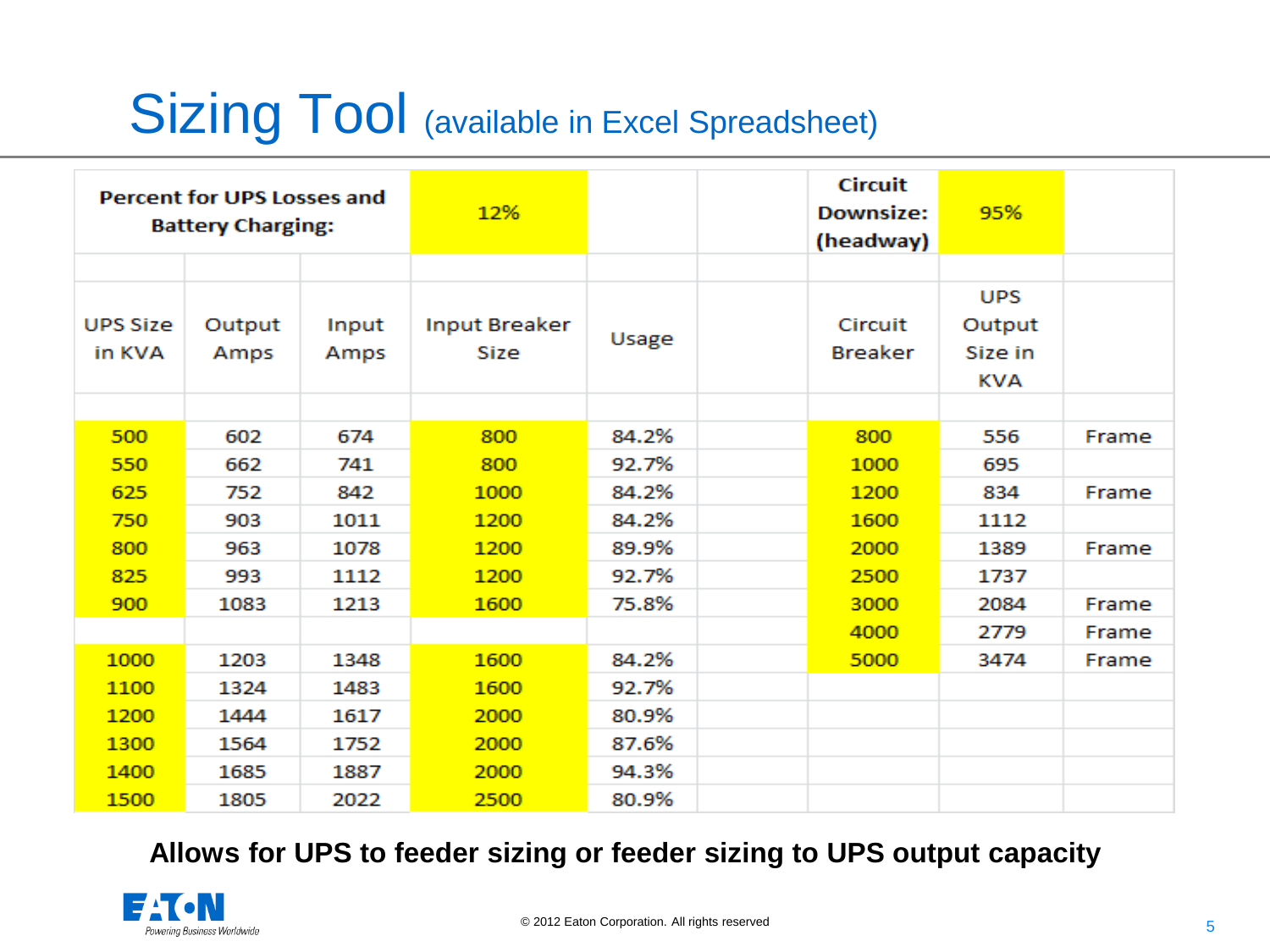#### Customer Benefit

- Allows the customer to perfectly fit the UPS to the available utility current
- The flexibility of our products allows for this to be easily configured via computer interface and firmware settings
- Maximize critical power delivered to server racks without increasing infrastructure costs!